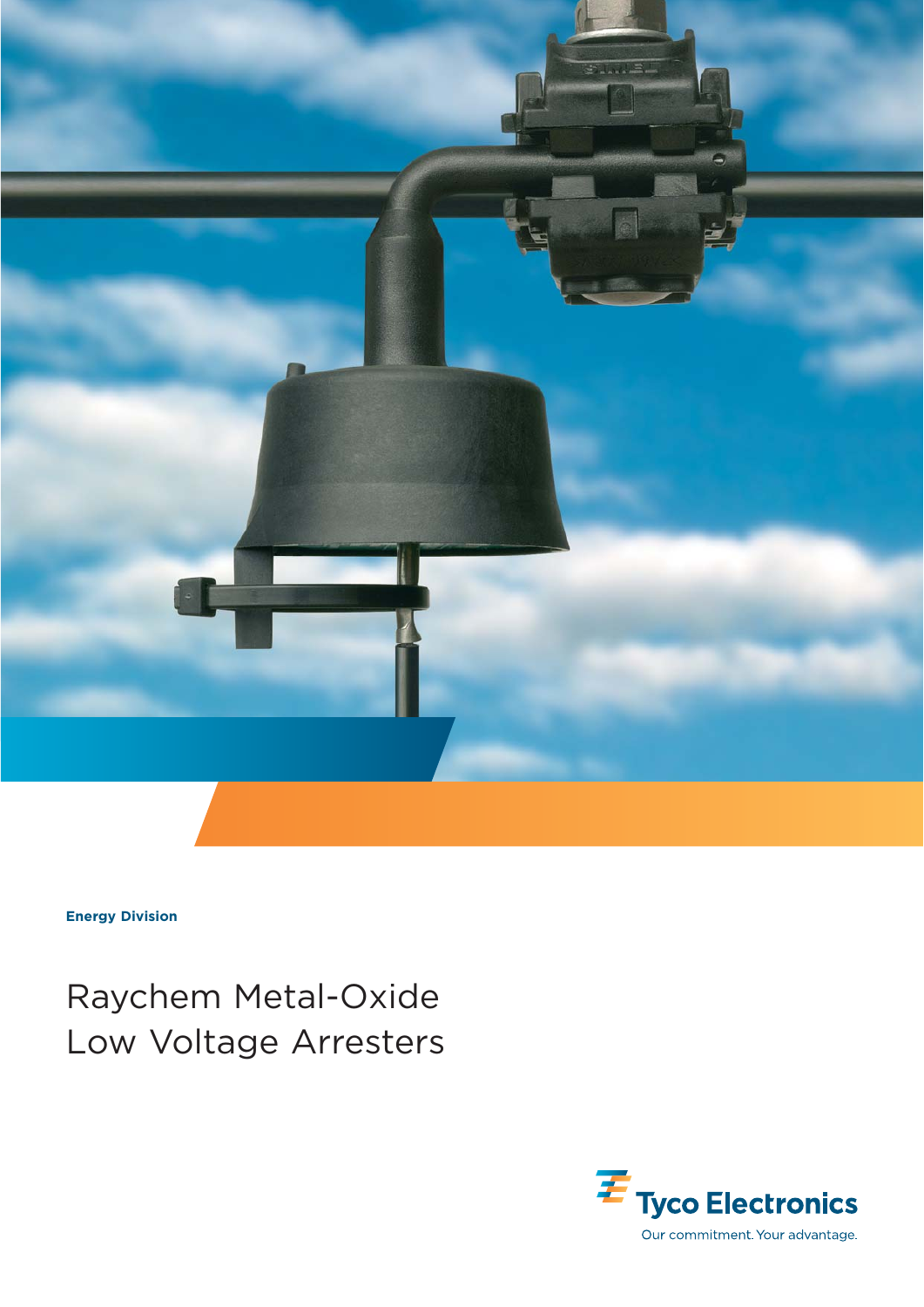## **Raychem Metal-Oxide Low Voltage Arresters**



Transition: insulated overhead lines to cables



Overhead line

Raychem low voltage surge arresters provide protection for low-voltage overhead lines, consumer in-house supplies, distribution transformers and other systems. The gapless metal-oxide varistor incorporated in the surge arrester reliably imposes low-value limits on surges caused by atmospheric overvoltages and switching transients, thus protecting the insulation of the consumer-side networks and equipment. The varistor has a very short response time (typically <100 ns) and can safely handle high-current impulses up to 100 kA, 4/10 µs. The arrester's nominal discharge current is 10 kA. The metal-oxide varistor is enclosed in a sturdy, weatherproof polymer housing. Numerous tests have confirmed the durability of the housing, even when exposed to extreme temperature fluctuations and contamination. The LVA surge arresters are in compliance with requirements Class II as defined by IEC 61643-1.

They are designed for applications in which protection against direct contact is not necessary. Special insulated adapter modules are available for use in insulated overhead-line systems and the low-voltage bushings of distribution transformers.

The integral disconnector disconnects the arrester from the network if an overload occurs, caused, for example, by a lightning strike in the vicinity or an impermissible voltage excursion in the system. If this happens the rating plate on the underside of the arrester dislocates and remains dangling from a holding wire. The ground connection itself remains securely in position.



Service entry through overhead system



Distribution transformers

This arrangement ensures that when the arrester disconnects, the ground connection line cannot penetrate dangerous parts of the overhead system. The rating plate is large and is reflective on the reverse, so the defective arrester is easily spotted. All terminals are made of high-grade steel and connect to aluminum or copper without corrosion problems.

#### **Operation including disconnector and indicator**

Normal operating condition



Fault – arrester disconnected from system



- **Product Features:**
- **Suitable for indoor and outdoor use**

**Integrated disconnector and 1 m line lead** 

**Housing and lead is flame retardant and UV resistant** 

**Easy to identify failure indicator**

**Easy to install (no tools required)**

**Large selection of standard accessories**

**CE certified**

**Tested according IEC 61643-1 + Amd.1 and EN 61643-11**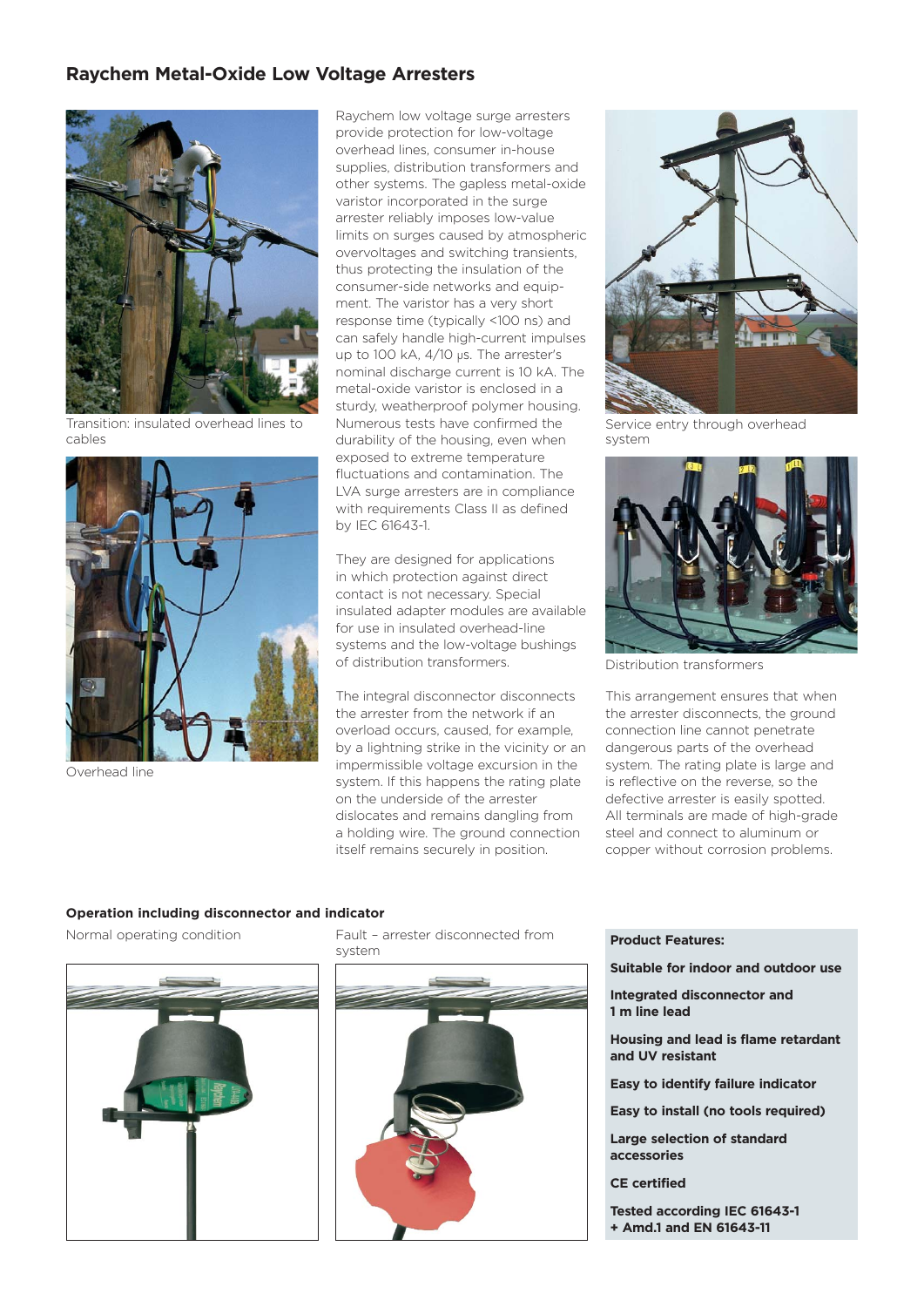# **Technical Data**

### **Residual voltage (kV)**

| Continuous voltage | Lightning current impulse $8/20$ $\mu s$ |        |      |       |      |                  |
|--------------------|------------------------------------------|--------|------|-------|------|------------------|
| $U_c(V)$           | kA                                       | $2$ kA | 5 kA | 10 kA | 20kA |                  |
| 280                | 0.73                                     | O 77   | 0.85 | 1.0   |      | no lead (Acc. S) |
| 280                | 0.76                                     | 0.82   | 0.96 | 1.2   | 1.58 | with 15 cm lead  |
|                    |                                          |        |      |       |      |                  |
| 440                | .26                                      | 1.32   | 1.44 | 1.6   | 1.79 | no lead (Acc. S) |
| 440                | .29                                      | 1.38   | 1.55 | 1.8   | 221  | with 15 cm lead  |
|                    |                                          |        |      |       |      |                  |

### **Metal-oxide surge arresters (SPD)**

| Class II (IEC 61643-1)                     |                                |
|--------------------------------------------|--------------------------------|
| Nominal discharge current I <sub>n</sub>   | 10 kA                          |
| Maximum discharge current I <sub>max</sub> | 40 kA                          |
| High current impulse 4/10 µs               | 100 kA*                        |
| Energy absorption capability               | 4.1 J/V $\cdot$ U <sub>c</sub> |
| Rated frequency                            | 48 - 62 Hz a.c.                |
| Ambient temperature                        | $-40$ +70 °C                   |
| Max. altitude                              | 2000 m                         |
| * Test as per IEC 60099-4                  |                                |

# **Ordering Information**

## **Dimensions**





## **Accessories for LVA arresters**



Dimensions in mm

Contact us for further information at: **surgearrester@tycoelectronics.com**